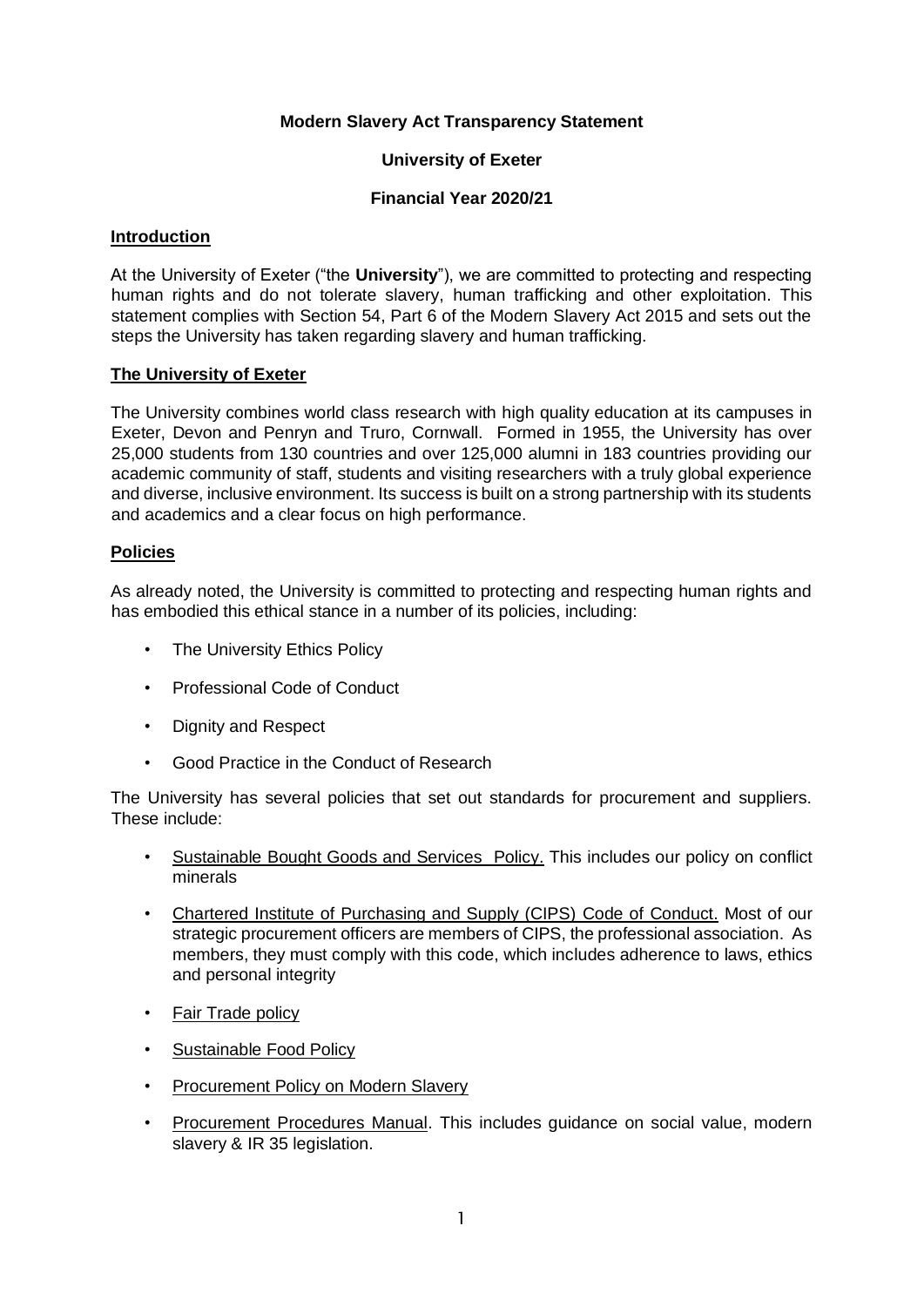• [HEPA published Modern Slavery Act 2015 Tools](https://www.lupc.ac.uk/sites/default/files/Modern%20Slavery%20Tools-FINAL%201.1.pdf)

## **Procurement Supply Chain**

In the Financial Year 2020/21, the University spent circa £140 million gross with in excess of 4600 suppliers. Procurement valued at and above £50,000 ex VAT was managed by Procurement Services to ensure compliance with legislation & to achieve value for money on bought-in goods and services. Spend below this figure is mostly undertaken directly by the Colleges and Professional Services Teams.

Almost all supplier expenditure was with first tier suppliers who have registered addresses in the UK, of which relatively few items relate to outsourced services.

## **Risk**

The University has undertaken a high-level risk assessment to identify the potential sectors and suppliers where issues around human trafficking have historically arisen including:

- Supply of clothing/uniforms
- Outsourced cleaning services
- Outsourced security services for events
- IT industry, including computers, tablets, and mobile phones
- **Agency Workers**
- Construction industry

Clothing: The University does not have a significant volume of purchasing from the clothing sector. Most members of staff do not wear a uniform. Having considered our supply chain and our procurement procedures, we have assessed the risk to be low.

Outsourced cleaning services: The University purchases outsourced cleaning services from local SMEs to supplement its own cleaning teams during periods of high demand e.g. summer school, events etc. Having considered our supply chain and our procurement procedures, we have assessed the risk to be medium but is managed through robust due diligence checks.

Outsourced security services: The University purchases outsourced security services from local SMEs to supplement its own security teams during periods of high demand to facilitate events etc. Having considered our supply chain and our procurement procedures, we have assessed the risk to be low.

IT: The University purchases a wide range of electronic and IT equipment and software. Some of those items, particularly laptops, mobile phones and tablets can contain metals usually sourced in high-risk regions and the University is aware there is a well-documented risk of dangerous working conditions and child labour. However, the University's main supplier of laptops and desktop computers is HP, who monitors its supply chain closely.

Agency Workers: The University has identified there is a potential risk with agency staff for cleaning, portering and other high service roles. The University has identified there may be small amounts of temporary recruitment being undertaken outside of Procurement Services. The use of agency workers is quite limited and normally undertaken via existing university sector frameworks awarded after careful due diligence of suppliers. Where agencies are used on a one-off basis these tend to be UK based and registered businesses. The main cleaning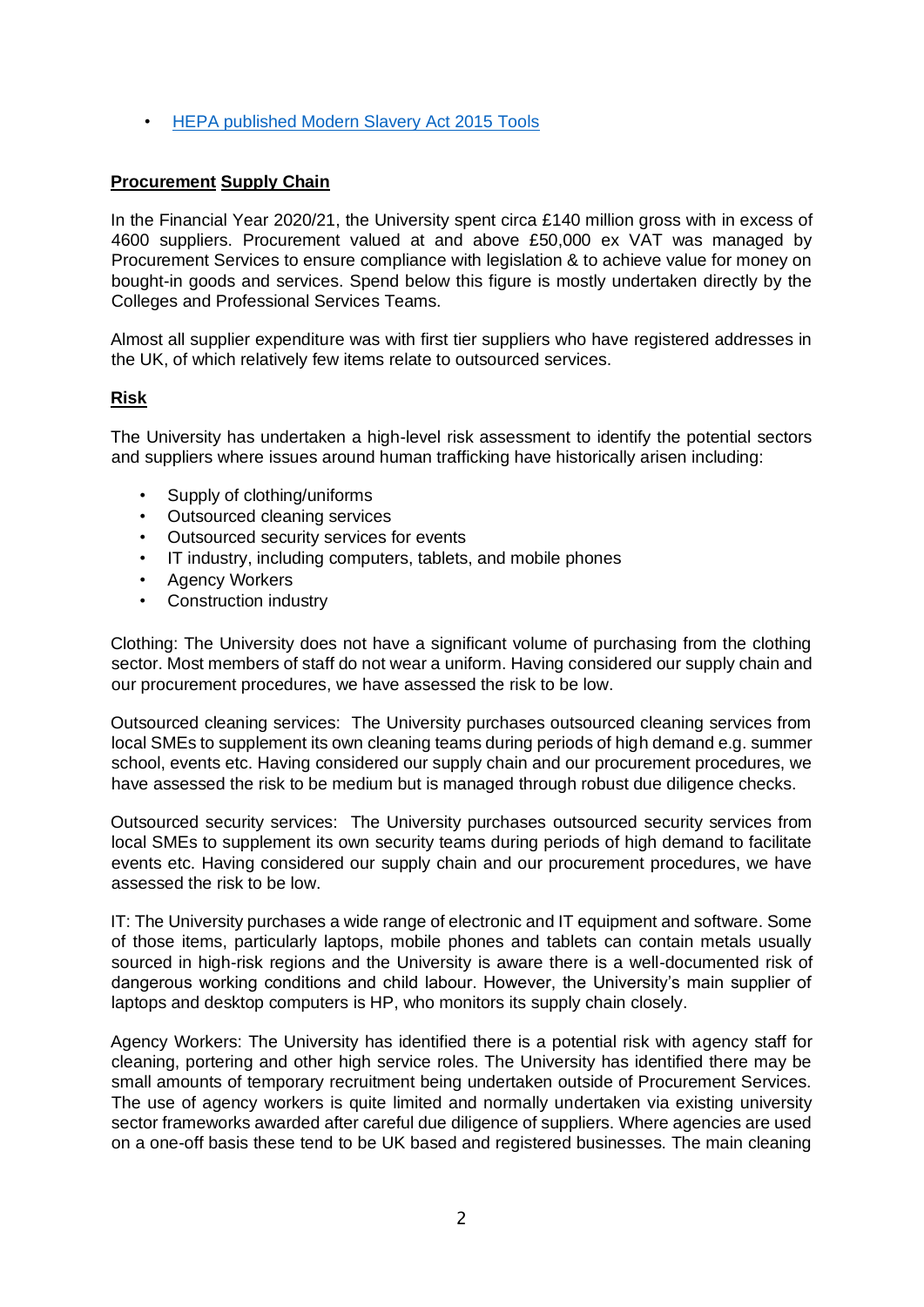contract stipulates that the Real Living Wage (RLW) is to be paid to staff, with regular checks undertaken.

Construction: Most construction is carried out by major companies, which perform much of their work through their contractors. However, most of our building contractors abide by the Considerate Contractor code of conduct which includes a commitment to the well-being of the site workforce.

In terms of procurement, also see below the statements regarding Terms and Conditions and contractual arrangements.

## **Training**

The University arranged training on the Modern Slavery Act for staff, and additionally, Procurement Services' staff have also undertaken training that specifically addresses 'Protecting Human Rights in the Supply Chain' a course that looks at the issue of human trafficking/ethical procurement. This training is available to all strategic procurement staff and other senior personnel involved with operational procurement.

The University has updated its corporate governance training and this now includes a section that covers the Modern Slavery Act. This training is available to all staff.

## **Procurement and Contractual Due Diligence**

The University maintains its procurement templates, including the Selection Questionnaire and tendering documentation to ensure these are in line with regulatory requirements around modern slavery.

The University also works with a number of procurement consortia including the Southern Universities Purchasing Consortium (SUPC) and is reassured that they are applying similar measures to their procurements and framework agreements.

The University maintains its standard terms and conditions for purchasing of goods, works and services, together with its contracts for Contractors and Consultants, to include an obligation to comply with the Modern Slavery Act and to pass this down to any supply chain.

#### **Identifying Instances of Modern Slavery in Supply Chain**

The University has not identified any instance of a breach of the Modern Slavery Act in its supply chain. Additionally, the University is of the view that a breach of the Modern Slavery Act would be a material breach of its contracts. In a scenario where the University identified any instance of modern slavery in its supply chain, it would seek to take action in accordance with due process. Actions would include: informing the police and terminating a contract.

Procurement at the University works to a category management approach, which gives a greater granularity of detail regarding categories of expenditure (particularly focussing on IT infrastructure, construction, cleaning and catering). This will enable the University to reduce its supplier base and have greater scrutiny of these suppliers and their supply chain.

## **Raising Concerns**

Where staff or others have concerns about potential breaches of the Modern Slavery Act, these can be raised directly with the University's Chief Financial Officer, who can be contacted via the following e-mail address: A.Connolly@exeter.ac.uk.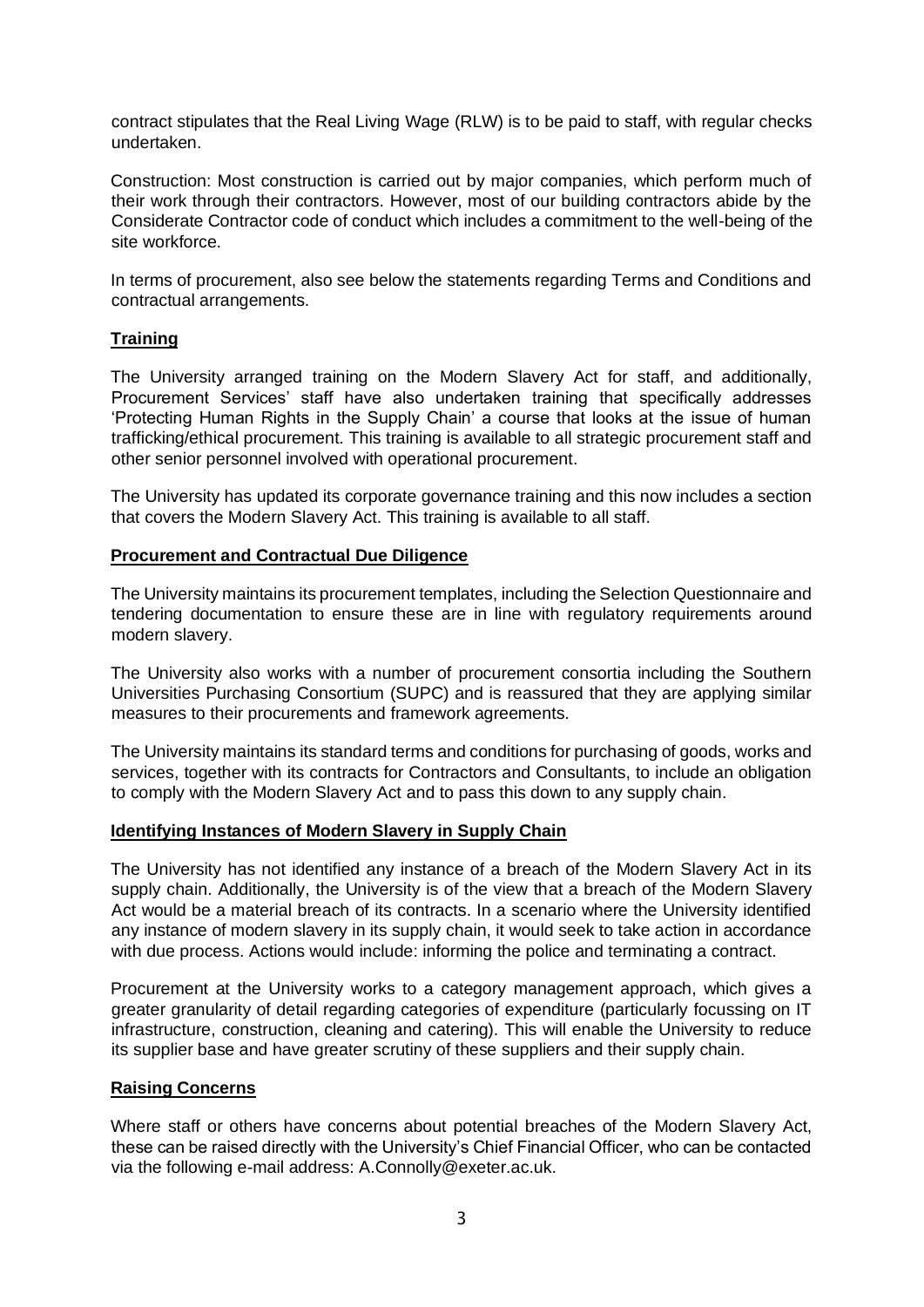## **Monitoring and auditing**

The University does not have the resources to audit its supply chain to second, third (and lower) tiers, so we intend to collaborate with others in the Higher Education sector and Central Government (e.g. Cabinet Office/CCS frameworks). The University has reviewed and tried one service for monitoring corporate social responsibility (CSR) for suppliers, but this seemed undeveloped and unsuited for our needs.

The University analyses its external expenditure on bought goods & services to better understand & manage this expenditure. The University has now also subscribed to Net Positive Futures, a supply chain sustainability monitoring platform that help it to better capture and understand supply chain activity plans for Modern Slavery Act and its carbon footprint from bought goods & services. This currently covers first tier suppliers but it is hoped that this can be extended to lower tiers as and when suppliers and the University can capture and report this data.

## **Category management**

## **Finance and Procurement Systems**

The University's finance and procurement systems came into operation in August 2018. These systems:

- improve the visibility of our chosen suppliers and contracts so members of staff can select goods and services from approved suppliers;
- provide greater clarity and auditable detail regarding how we identify and procure our suppliers and contractors;
- facilitate our management of suppliers e.g. supplier rationalisation, supplier relationship management;
- facilitate our management of supply categories and mitigate their risks.

## **HR Statement**

The University directly employs 6902 employees and we have a thorough set of employment related policies and procedures that prevent any possibility of modern slavery occurring within our workforce.

Our Human Resources (HR) directorate and recruiting managers follow a recruitment policy and processes which are regularly reviewed for compliance with legislation.

At the time of application, potential employees have to provide 'right to work' information which is checked at interview. The majority of interviews are conducted face-to-face which ensures that individuals have freely chosen to attend. All application forms are verified as being the applicant's own information, including taking a copy of the interviewee's original passport and any additional 'right to work' documentation (where applicable).

Where interviews are conducted via Skype or other electronic means, the candidate is required to present their original passport and other additional 'right to work' documentation (where applicable) in person to HR before their start date or on their first day.